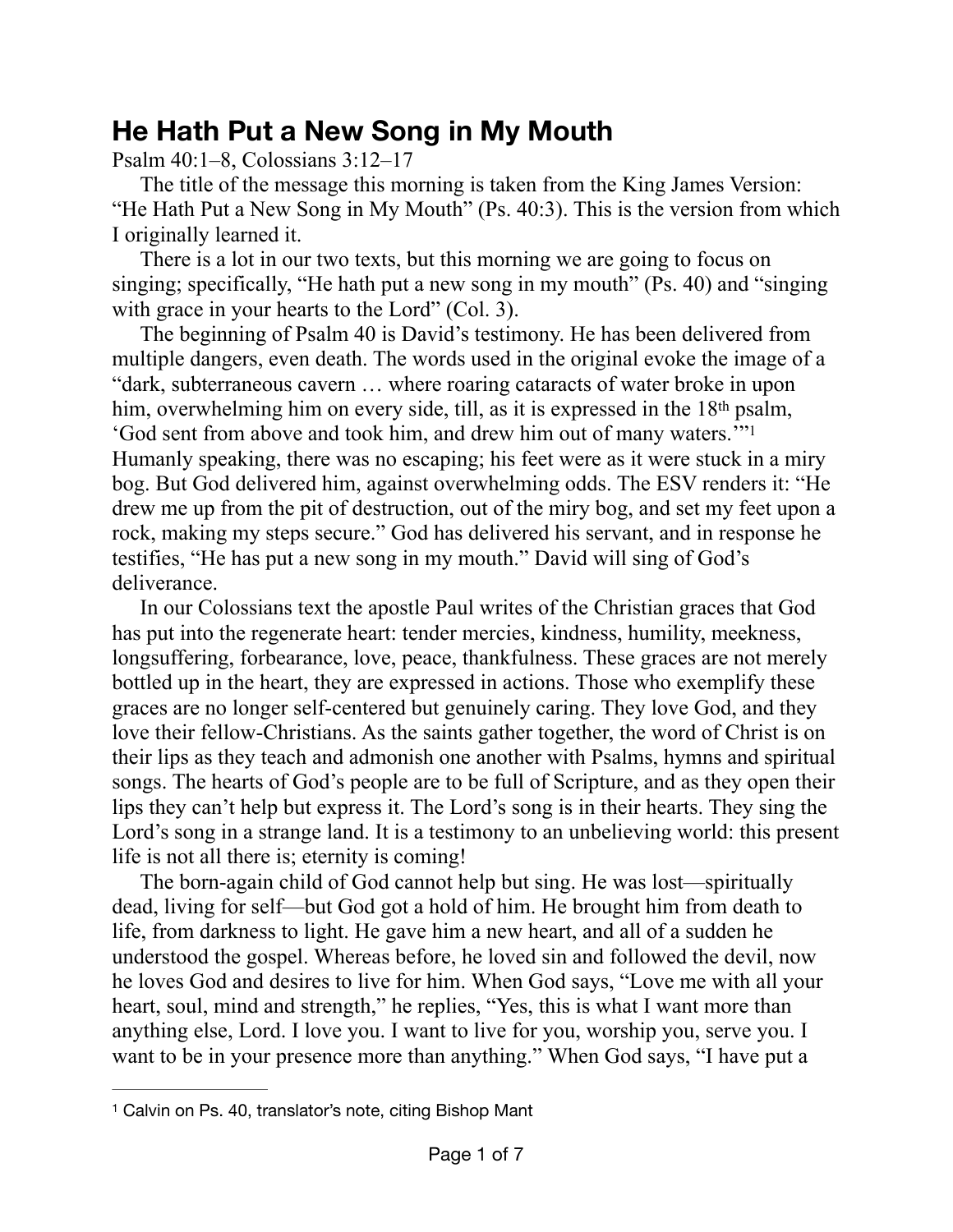new song in your mouth," the born-again child of God agrees: "Yes, you have put a new song in my mouth, and I want to use my mouth to sing it. Lord, I will sing for you!"

Our New Testament text tells us to sing with grace in our hearts to the Lord. Grace is unmerited favor. God owes no one salvation. If he had let all the fallen sons and daughters of Adam perish eternally in their sins, he would have been perfectly just. No one could say to him, "God, you're not fair." All of us who died in Adam were equally undeserving. We had fallen short of God's standard of absolute perfection. But God had mercy on us. He rescued us from certain destruction. He lifted us out of the miry clay and set our feet upon a rock. He put a new song in our mouth, and as we gather for worship, we can't help but sing! "Take my voice, and let me *sing*, always, only, for my King. Take my lips, and let them be filled with messages from thee."

In the Roman Catholic Church before the Reformation, the priests performed worship. The mass was said in Latin, a language the common people did not understand. With the exception of the choir, the people were there as observers. Christ, they were told, was resacrificed every time the mass was performed. The people came up to receive the host, which they had been taught was the very body of Christ, but that was their only participation in the service; otherwise, they were simply observers. But the Reformation changed all that. With the Reformation came the recovery of congregational singing. The people had a part to play in worship. With the Reformation, the whole congregation became the choir, singing psalms, hymns and spiritual songs to the Lord. The Lord's song was in their hearts —in their mouths and on their lips.

In the present day, congregational singing has fallen on hard times. In many churches today, worship has devolved into a concert. The professionals are up on stage; the worship band predominates. The spotlights and the microphones are on the performers; the audience is secondary. But this is not the vision of Colossians 3. Verse 16 is addressed to all the people: "Let the word of Christ dwell in you richly in all wisdom, teaching and admonishing one another in psalms and hymns and spiritual songs, *singing* with grace in your hearts to the Lord." The "you" here is plural. This is for all the people. This is something which the church ought to recover. If you are born again, then the Lord has put a new song in your mouth, even praise to God. If you belong to Christ, that it is your duty and privilege to sing with grace to the Lord. God's people are to be steeped in Scripture. The word of Christ is to dwell in all of us, not just a few. It should flow out of our mouths in song.

How do God's people learn God's truth? Not passively—not in listening only but through singing. This is a powerful truth. Here is the power of music. Why do we sing the ABCs? Why do we remember the lyrics of advertising jingles? Why do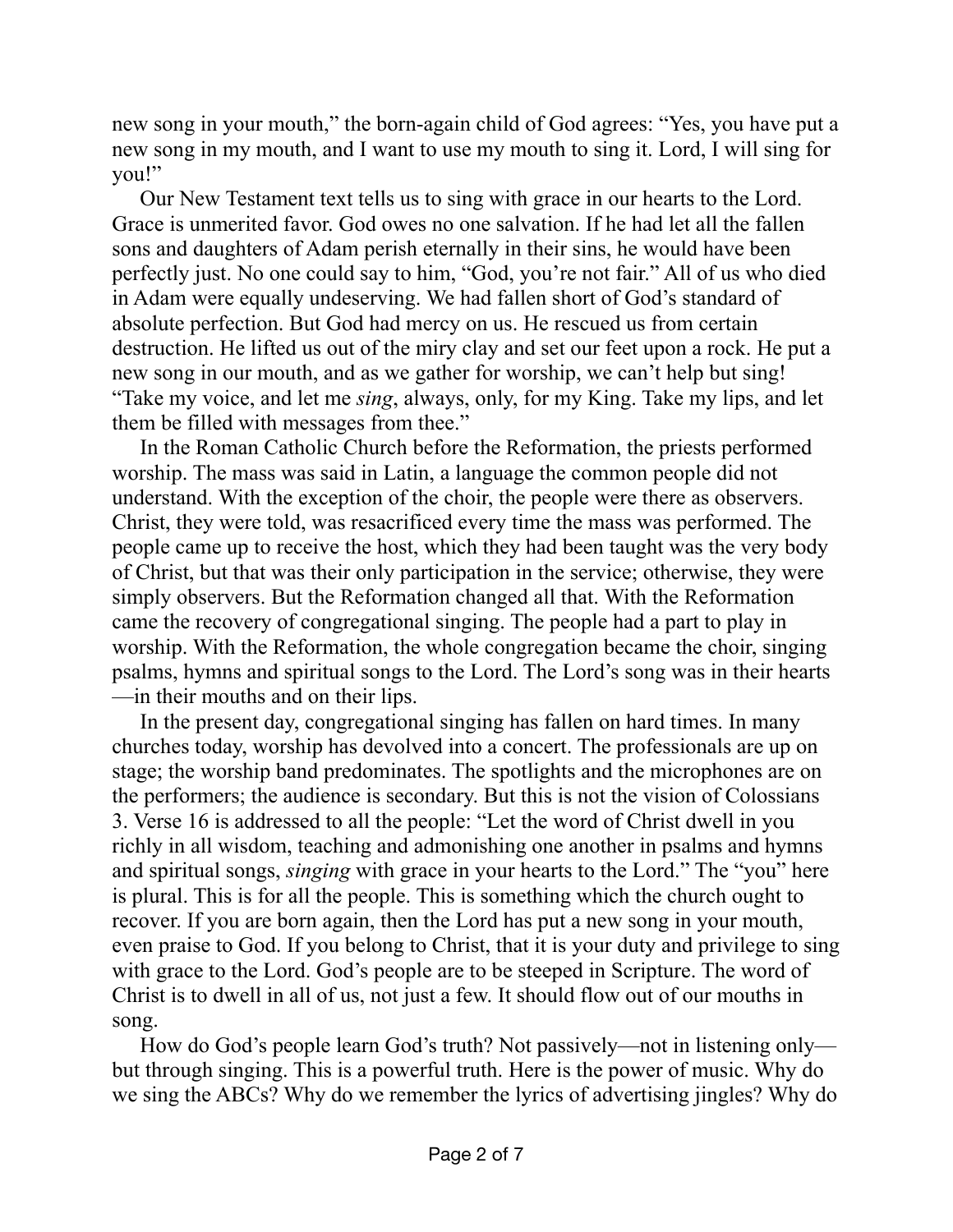popular songs stick in our minds? When we sing, we connect with the Word emotionally; it is more than mere theoretical propositions; it is something we experience; it comes alive for us.

When our children were little Norma and I composed many Scripture songs. We would set words of Scripture to music and sing them at home or when we were in the car. Some of those songs we sing to our grandchildren even today. It was not great music, but it was useful in conveying truth. Are children having trouble memorizing a Bible verse? Set it to music! It does not have to be great music, just something serviceable. When Micah was born, Joanna made up a little tune, "Micah Daniel, how we love you," incorporating the famous words from the book of Micah, "to do justly, to love mercy, and to walk humbly with your God." Now, whenever we see the little fellow we instinctively break out into a rendition of Micah's song, and it thrills our hearts to see him rivet his attention on our eyes, mouths and lips. He is learning the Scriptures—something we pray for all our church's covenant children from their earliest years. In society at large there is a famine of hearing the words of the Lord—but we cannot let that happen in the church. We must always be a word-centered church, where the word of Christ predominates. The Word must always be taught from the pulpit, prayed in the public prayers, and sung on the people's lips and so permeate our hearts. God has put a new song in his peoples' mouths.

So here, then, is the teaching of Scripture. If you are born again, then our Father has put a new song in your mouth, even praise to our God. If you are born again, then you will want to approach worship not as a passive observer, but as one who joyfully sings with grace in your heart to the Lord. If the song of praise to our God is lacking from your lips, and if you refuse to sing his praises, then are you really born again? This is not merely a theoretical question, for unless you are born again, you are lost; you cannot see or enter into the kingdom of God.

Our highest duty, as we saw a few weeks ago, is to love God. We are to love him with all our heart, soul, strength and mind. This is the first and greatest commandment. We cannot love him unless we are born again. And the way that we express our love for God is through worship. "O come, let us worship and bow down: let us kneel before the Lord our maker" (Ps. 95:6). God says, "Worship." He doesn't say, "*Observe* worship." There is a difference! He doesn't say, "Watch while other people worship." He wants you to actively worship him. He wants you to participate. One way that we worship is through singing. God says, "Sing." He doesn't qualify it. He doesn't say, "Sing, if you have a good voice." He doesn't say, "Sing, if you have a trained voice." He doesn't say, "Sing if you feel like it." He says, "Sing." This is a command. It is a *divine* command.

The other day when I was downtown I pulled to the side of the street to drop someone off. In front of me was a sign that said, "No parking." I was not parking; I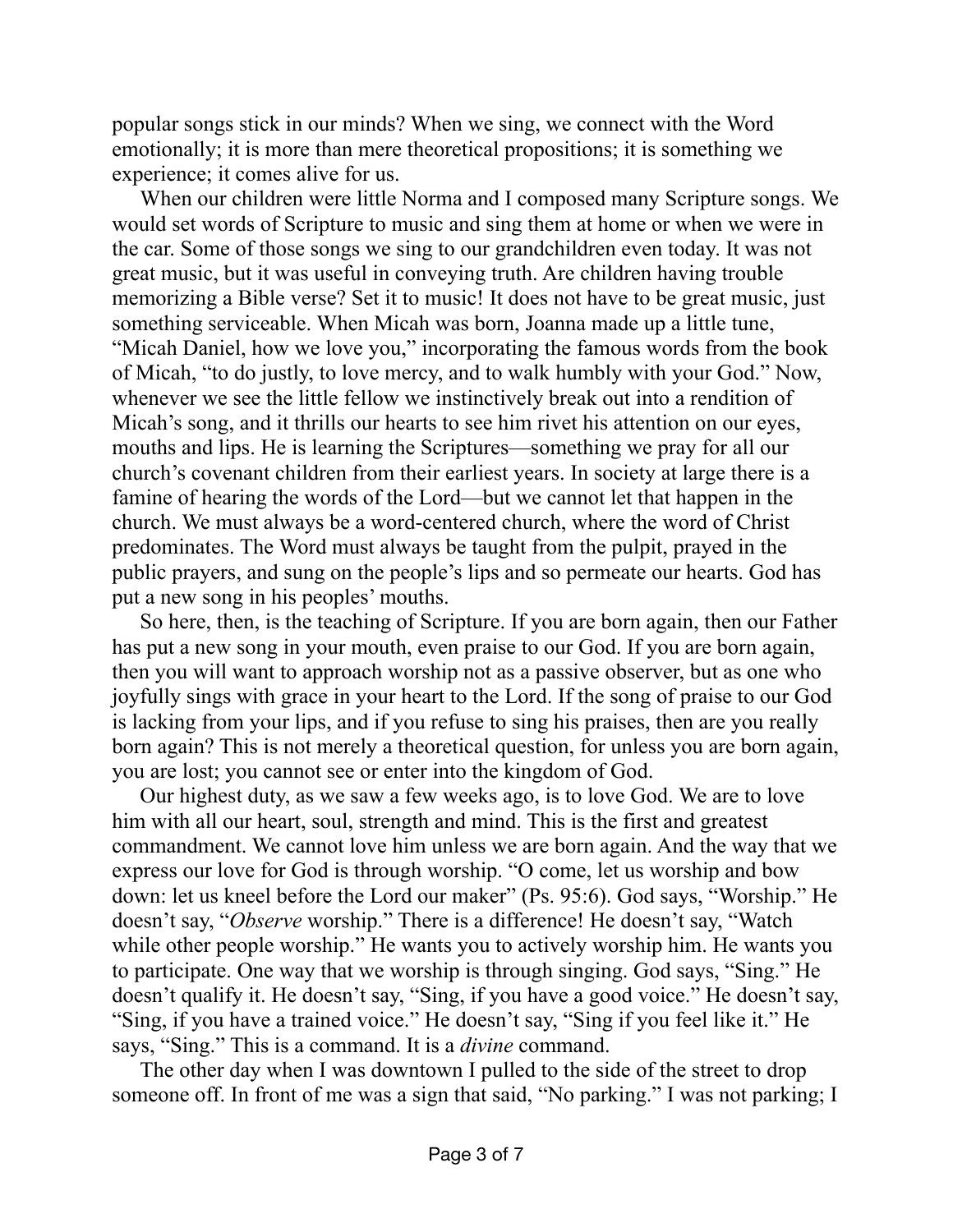was just stopping momentarily to let someone off. As far as I was concerned, I was not breaking the law. But when I looked out my window, there was a parking enforcement vehicle. The lady inside rolled down her window and pointed to the sign. I said, "I just stopped to let someone out." She said, "If a bus pulled around the corner, you would be in its way." Now I could have argued, but instead, I moved my car. Looking back, I believe that was a wise decision.

But here in Scripture, it is not a parking enforcement officer who's giving a command. It is God Almighty! There is no higher authority in the universe.

I could have taken my case to a judge. I could have said, "I did not violate the law. I was not parking. My motor was still running. I never got out of my car." I might win in court, but then, I might not. I decided it was not worth the risk.

Someday, you're going to stand before the Lord of all the earth, the God who created you, and you're going to give account. We must all appear before the judgment seat of Christ (2 Cor. 5:10). *You* are going to be there. *I* am going to be there. People who believe in Jesus are going to be there. People who *don't* believe in Jesus are going to be there. Everyone is going to be there. Nobody's going to have a choice whether to be there or not. You will give account.

God's says, "Worship." He says, "Sing." He is the Lord of the universe, and he has every right to make such a demand. Moreover, it is an appropriate demand. He is the Creator, we are his creatures. He is the one who gave us life and breath. He is the one who gives us all things to enjoy. He is the one who lets us live on his beautiful earth.

The other day I saw a couple minutes of a basketball game. One of the players was dribbling the ball right under the other team's basket. He dribbled there for a long time. He was so skillful, no one on the other team could get the ball away from him. The announcer said, "He's been there so long, he's going to have to start paying rent."

Wherever we are in this world, we have to pay rent. This is *God's* world. He is the absolute owner. We owe him absolutely everything. God wants you to participate in worship to the best of your ability. Another person might not want you to worship. Your participation might annoy him or embarrass him. He might even taunt you: "Don't sing, it's not cool!" Maybe you might feel embarrassment if you were to sing. But ask yourself: whom do you want to please? Another person, or God? Your friend might think it's not cool to worship, but you're not going to stand before your friend at the final day; your friend's opinion will not matter. You won't be able to say to God, "I couldn't sing your praises; my friends didn't think that was cool."

God wants you to worship to the best of your ability. If you are a little baby, your mother might give you a toy to play with to keep you quiet during worship. But when you get a little older, you must put away childish things. Your job is to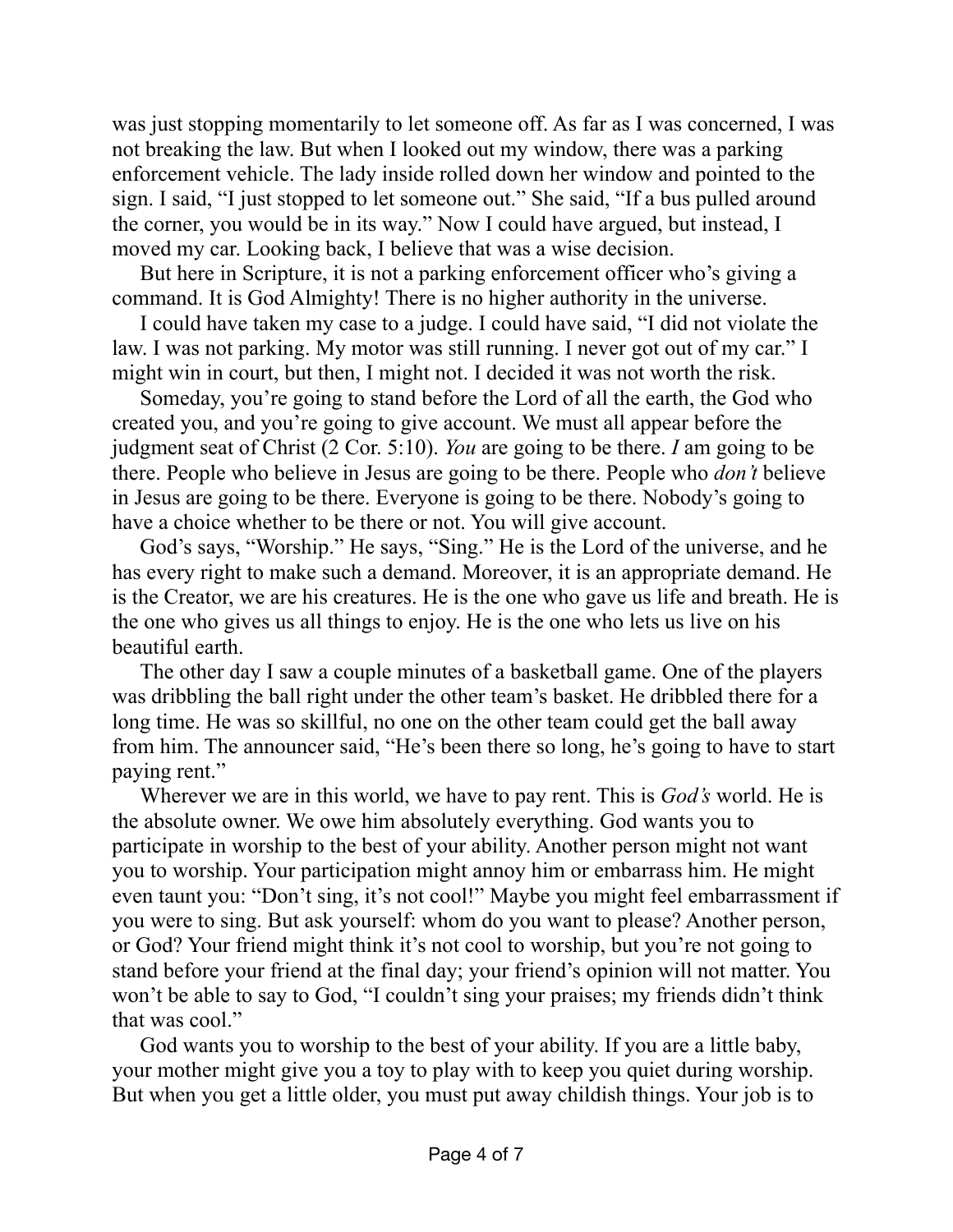participate in worship, not give in to distractions. Your thoughts are to be on God, not on your play.

When I was in school, sometimes my mind would wander. I would begin thinking pleasant thoughts about something far, far away. I had a teacher who had a gift for catching wandering minds. Sometimes she would ask a surprise question about something she had just said, and I had no idea what she was talking about. There I was, put on the spot; I was called to account, and I came up short. God is a God who judges the thoughts and intents of the heart. You cannot fool him. He knows exactly what's in your heart. If it's something else besides him, he knows that.

Now you may think you're safe, sitting here in church. You know nobody's going to call on you, nobody's going to administer a surprise quiz. But someday there *will* be a quiz. It won't be a surprise quiz. God has already forewarned you that "we must all appear before the judgment seat of Christ, that each one may receive the things done in the body, according to what he has done, whether good or bad" (2 Cor. 5:10). That's the Bible. God has given us fair warning. There's going to be a final accounting.

If your teacher catches you with a surprise quiz, you may be embarrassed, you may wish had been better prepared. But someday your inattentiveness during God's worship will be known to the whole world. Jesus said, "I say to you that for every idle word men may speak, they will give account of it in the day of judgment" (Matt. 12:36). If you were idling away your time, thinking about the things of this world during worship, the Lord knows. You can't fool him.

Some of our covenant children know the songs of this world more than the songs of Zion. This is tragic! For if they listen to the songs of this world, they may adopt the mindset and behavior of the world. It is not without reason that the apostle warns, "Be not conformed to this world." The other day I heard about a homeschooling mom who is brokenhearted that one of her older sons has moved out of the house and is not following the Lord. She loves her son. She had high hopes for him. She raised him to love God. But he does not love God. He is following the prince of darkness. He is acting like a child of hell. The promise is there: "Train up a child in the way he should go: and when he is old, he will not depart from it" (Prov. 22:6). I'm sure this mom claims that promise. But she cannot regenerate her child's heart. He himself must choose. It is tragic when a covenant child follows the song of the world rather than the songs of Zion.

What kind of music do you listen to? Whatever style you prefer, it must pass the test of Scripture: "Finally, brethren, whatsoever things are true, whatsoever things are honest, whatsoever things are just, whatsoever things are pure, whatsoever things are lovely, whatsoever things are of good report; if there be any virtue, and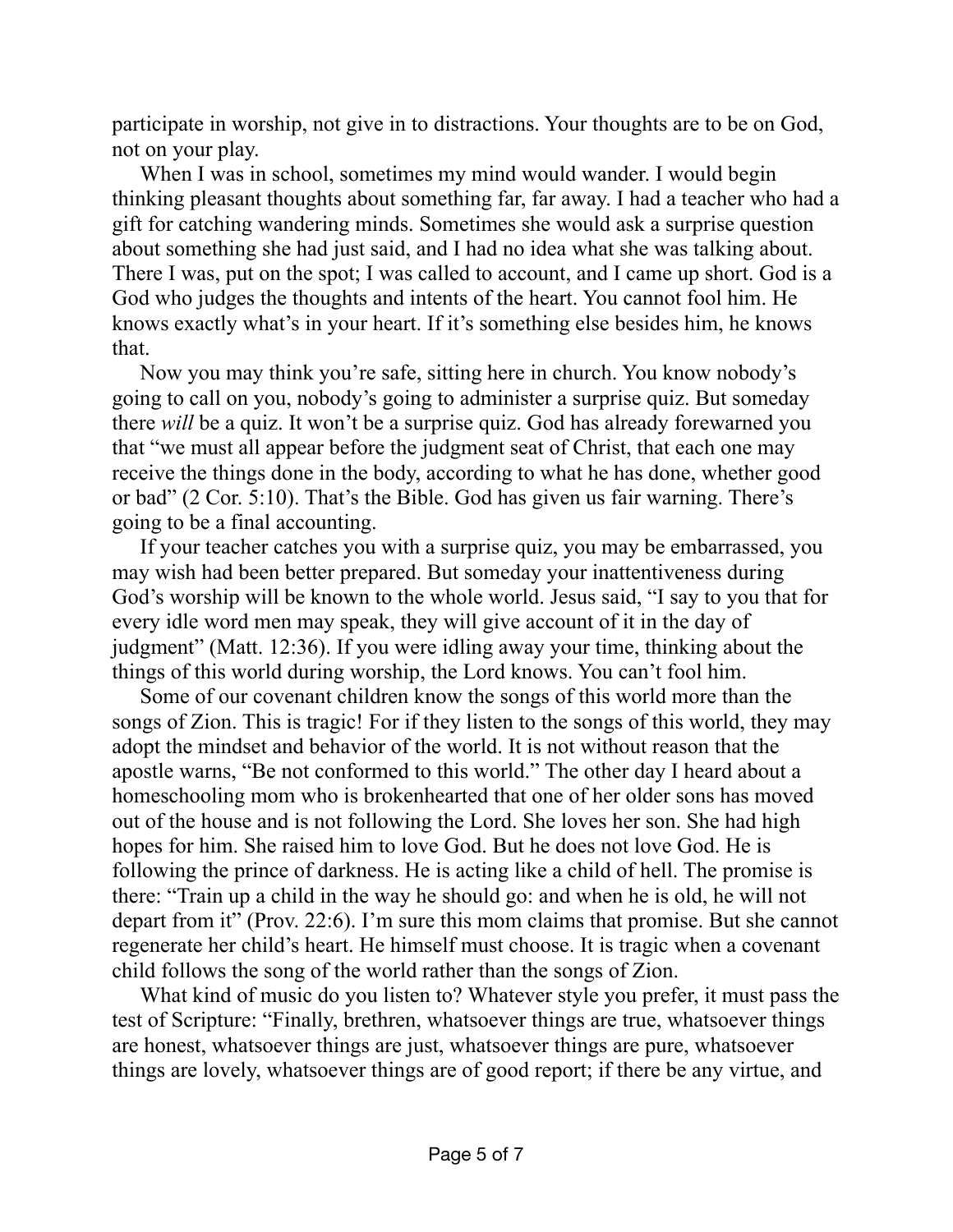if there be any praise, think on these things" (Phil. 4:8). Music that glorifies sin and rebellion and leads us away from God is forbidden.

The Christian is always to cast down imaginations and every high thing that exalts itself against the knowledge of God, and bring into captivity every thought to the obedience of Christ (2 Cor. 10:5). Why should we fill our minds with songs that promote lust, rebellion, self-centeredness, consumerism, cruelty, drugs or immorality? The world says, "Be true to yourself; this is the way to happiness." The Bible says, "Be true to God; seek Christ and his kingdom first; *this* is the way to happiness." If we live for self, we will never find happiness. The pleasures of sin last only for a season, but God's truth abides forever. If we intentionally seek Christ and his kingdom first, the Bible promises that "all these things" will be added to us (Matt. 6:33). The message is clear: Do you want to be happy? Put Christ first. You will be happier than you ever could imagine!

Do you sing the songs of Zion? In a lot of churches, only the women sing. The not-so-subtle message is that singing is only for sissies: real *men* do not sing! Covenant children need to see both their father and their mother singing the songs of Zion, joyfully and wholeheartedly. They need to hear them singing at family devotions. They need to hear them singing at church. They need to hear them singing as they work and play and drive down the road. Paul and Silas sang at midnight as they languished in the hold of the Philippian jail. Thrust into the inner prison, their feet held fast in the stocks, unable to move their legs or get into a comfortable position, "at midnight Paul and Silas prayed, and *sang* praises unto God: and the prisoners heard them" (Acts 16:25). For them, singing God's praises was not something done out of a grudging obedience just during public assemblies but something that flowed out of hearts grateful for God's great salvation. Has the Spirit of God put a new song in your mouth? Then sing with grace in your heart to the Lord! This is the word of the Lord. Will you obey?

If the Lord Jesus Christ were here in person today, would he join in singing, or would he say, "I'll leave the singing up to others; I'll just sit in silence." I think you know the answer. The book of Hebrews has Christ saying, "in the midst of the assembly I will *sing praise* to you" (Heb. 2:12). Think of it! In the public worship of the church the second Person of the Holy Trinity sings praise to God. And when we sing God's praises in his church, he, with his holy angels, sings with us. Heaven is a place filled with singing, and earth should be as well. Why does he who is God incarnate sing the praises of God? If he did not, he would be an idolater. As creatures we worship him who is higher than ourselves, but there is no one higher than God.

In heaven the redeemed sing the praises of the Lamb who was slain—the one who became us, so that he might redeem us to God by his blood. If you are trusting